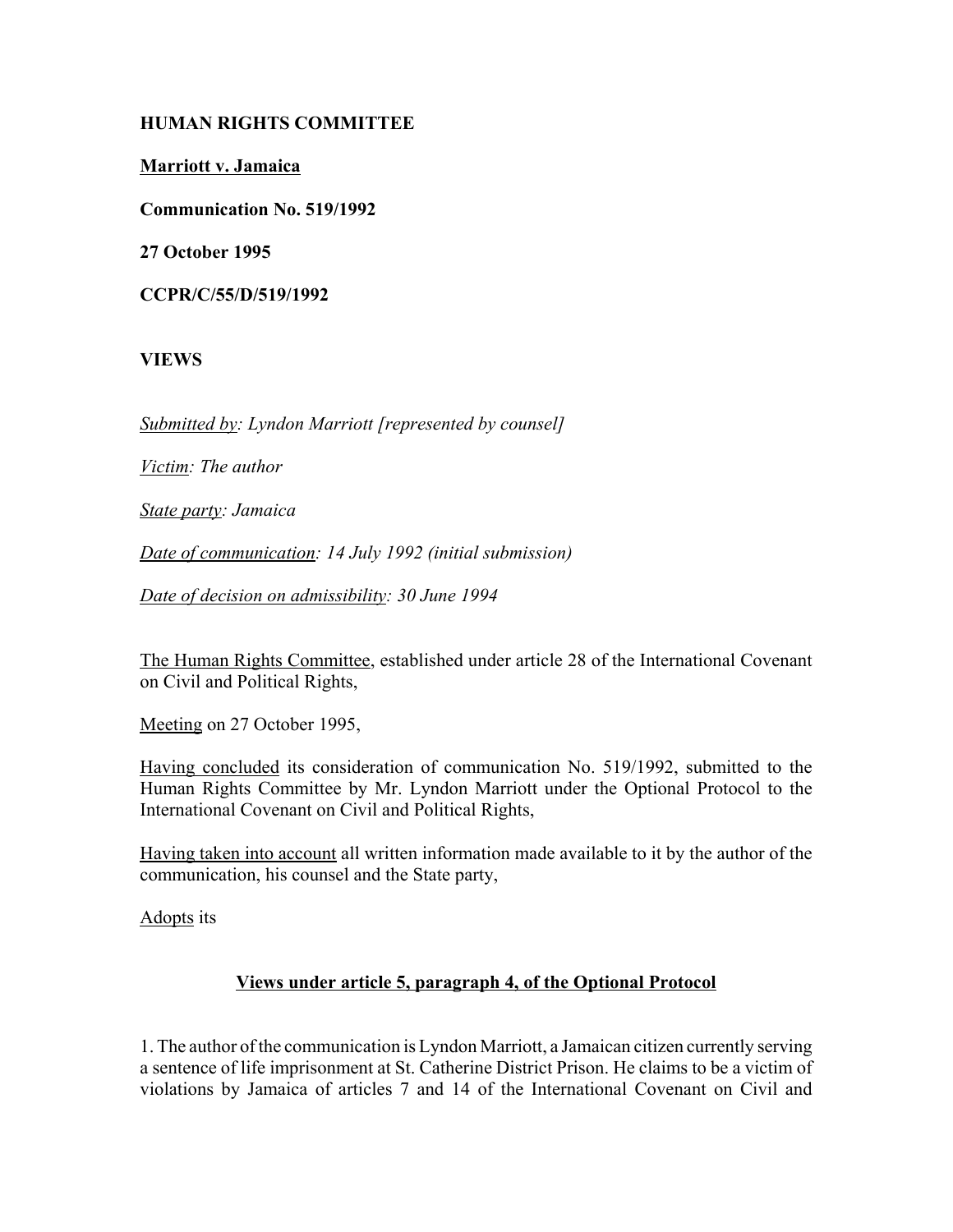Political Rights. He is represented by counsel.

# The facts as submitted by the author:

2.1 The author was arrested on 12 March 1987 and charged with the murder on the same day of one Aston Nugent. He was tried in the Home Circuit Court, Kingston, found guilty as charged and sentenced to death on 16 December 1987. The Court of Appeal dismissed his appeal on 3 October 1988. A further petition for special leave to appeal was dismissed by the Judicial Committee of the Privy Council on 4 October 1990. According to counsel, the author's case has been reviewed pursuant to the Offences against the Person (Amendment) Act, 1992. The murder for which the author was convicted has been classified as a noncapital murder, consequently, the author's death sentence was commuted to life imprisonment in December 1992; he will be entitled to parole after 15 years.

2.2 During the trial, Rosetta Brown, a former girlfriend of the author and, at the time of the incident, the girlfriend of the deceased, testified that on 12 March 1987, the author arrived at the deceased's house, at which she was staying, and told her to go home. She walked over to a neighbour's yard, followed by the author and the deceased. The two men started a dispute about her. Nugent apparently tried to disengage the author, who had taken hold of Brown's blouse, upon which the author stabbed Nugent with a knife. Rosetta Brown testified that she saw the author take out the knife from his waist, but that she could not see him stab Nugent, since she was standing behind the deceased. Dorette Williams, a neighbour, testified that she saw the author stab the deceased in the chest.

2.3 The third prosecution witness, Rosemarie Barnett, was another friend of both the deceased and the author. She testified that the author had come to her house in the morning of 12 March 1987, threatening to kill Nugent. He returned to her home an hour later, holding a knife with blood on the handle, and telling her that he had stabbed him.

2.4 In an unsworn statement from the dock, the author contended that Nugent had pushed and kicked him; that Nugent had then pulled out a knife from his pocket and raised it in order to stab the author; and that, in the ensuing struggle, Nugent was stabbed.

# The complaint:

3.1 The author contends that he was denied a fair hearing by an impartial tribunal, in violation of Section  $20<sup>1</sup>$  of the Jamaican Constitution and article 14 of the Covenant. He claims that the judge failed to direct the jury properly on the issue of provocation and that he withdrew the issue of self-defence from it. Moreover, the trial judge was allegedly biased against the author and made ironical and provocative comments on the sentence, which were later criticized by the Court of Appeal, and which according to the author provide further evidence of the court's bias.

3.2 The author further contends that the foreman of the jury was an acquaintance of the deceased, and that the court was therefore not impartial. It is further submitted that the defence was not informed at the preliminary hearing that the prosecution would call a third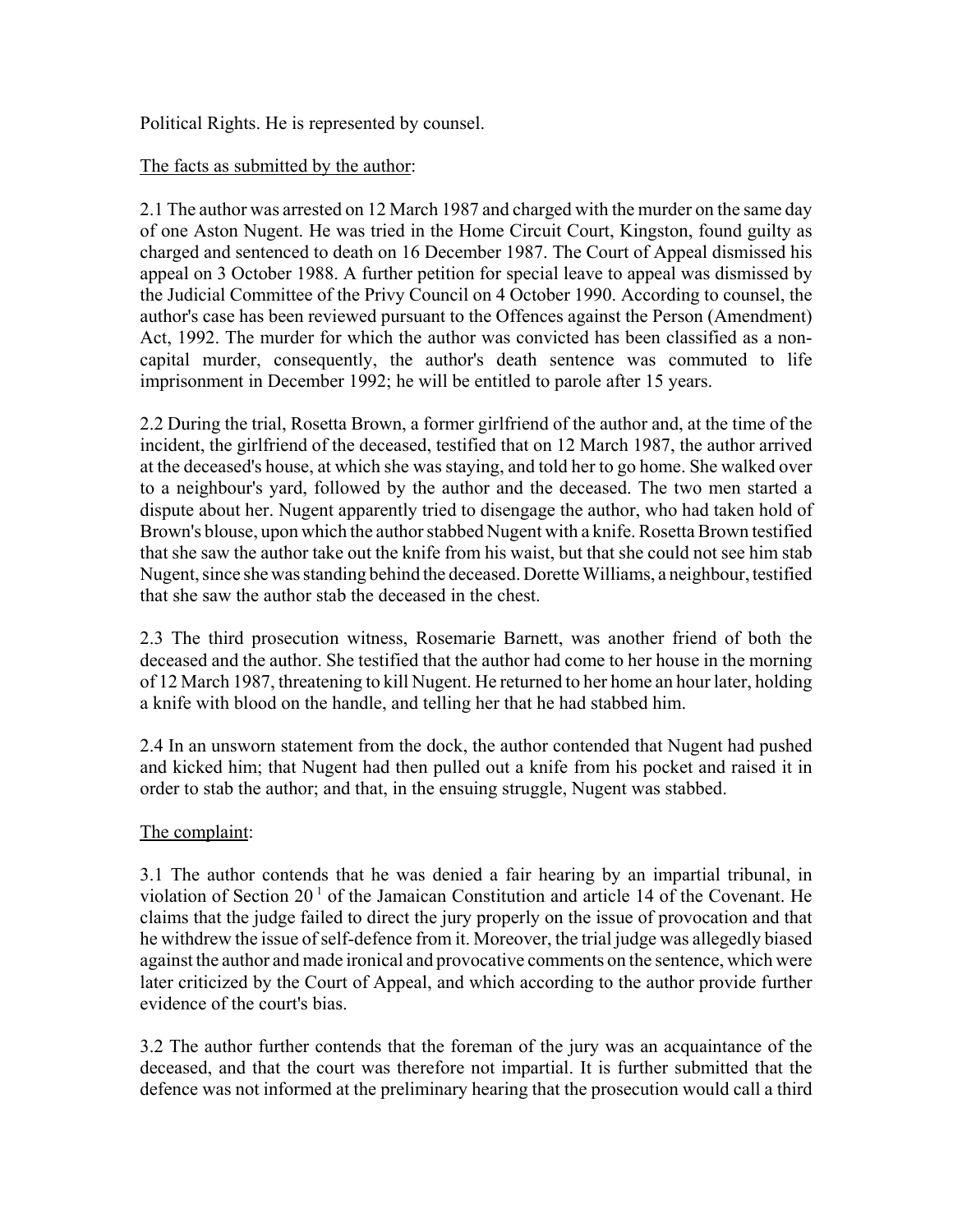witness at the trial, so that no counter-arguments could be prepared.

3.3 Furthermore, the author submits that before the Court of Appeal, his counsel, who had not represented him at first instance, made no submissions in support of the appeal. Counsel, who was assigned to the case by the Jamaica Council for Human Rights, explains that there were issues which could have been raised at first instance, but, since "the incompetence of counsel is not a ground for appeal", he claimed that it would have been futile to canvass this aspect.

3.4 The author finally asserts that the time spent on death row, during which he could not avail himself of appellate remedies, constitutes cruel, inhuman or degrading treatment within the meaning of Section 17(1) of the Jamaican Constitution and article 7 of the Covenant.

# The State party's observations on admissibility and the author's comments thereon:

4.1 By submission of 22 June 1993, the State party argues that the communication is inadmissible. It refers to Section 25 of its Constitution, which provides that anyone who alleges that any of his constitutional rights have been violated may apply to the Supreme Court for redress. The right to fair trial is protected by Section 20 of the Constitution. Since the author has not filed a constitutional motion, the State party argues that the communication is inadmissible for failure to exhaust domestic remedies.

4.2 The State party further argues that the communication raises issues of facts and evidence which the Committee is not competent to determine. It argues that the communication is inadmissible also on this ground.

5.1 In his comments on the State party's submission, counsel to the author contests that an application to the Supreme Court of Jamaica under Section 25 of the Jamaican Constitution is an available and effective remedy in the circumstances of the author's case. In this connection, he states that no legal aid is available to the author to pursue this remedy. He further argues that, since the author had available to him an appeal to the Court of Appeal and to the Privy Council, the Supreme Court would not have exercised its powers, pursuant to paragraph 2 of Section 25 of the Constitution.

5.2 With regard to his claim under article 7 of the Covenant, counsel claims that a constitutional motion would have been ineffective, since the Supreme Court would have considered itself bound by the decision of the Judicial Committee of the Privy Council in 1981 (Riley v. Attorney General) where it was held that whatever the reasons for delay the Privy Council would not allow a ground that an execution contravened Section 17 of the Jamaican Constitution.

5.3 Finally, counsel argues that the author does not request the Human Rights Committee to evaluate the facts of the case and that he does not raise issues of facts and evidence. Counsel emphasizes that the author requests the Committee to determine whether he has received a fair hearing within the meaning of article 14 of the Covenant, and that the facts and issues of the case are relevant bearing in mind that a defendant should not be convicted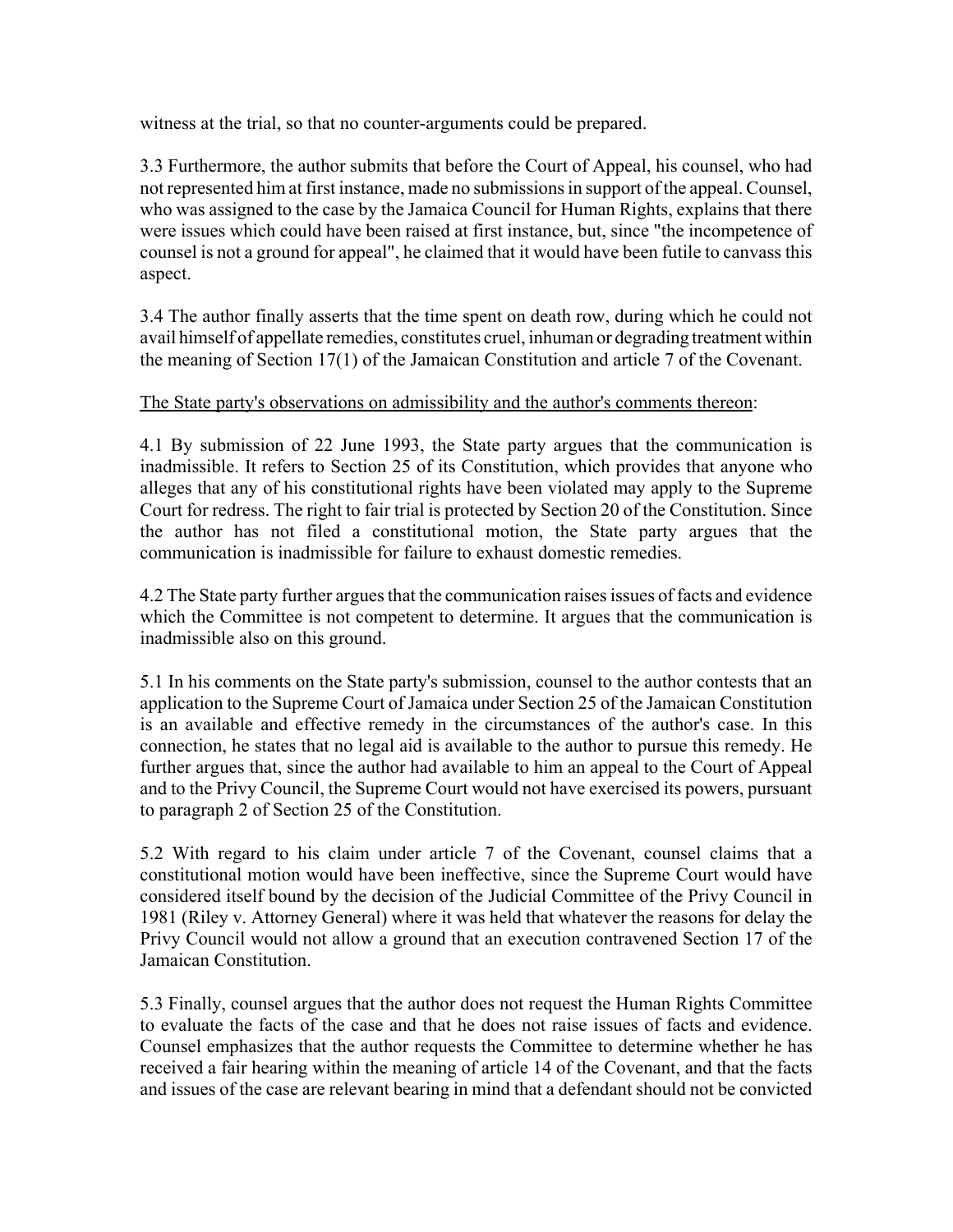of a capital offence except upon clear and incontrovertible evidence.

#### The Committee's admissibility decision:

6.1 During its 51st session, the Committee considered the admissibility of the communication.

6.2 The Committee recalled its constant jurisprudence that for purposes of article 5, paragraph 2(b), of the Optional Protocol, domestic remedies must be both effective and available. The Committee noted that the Supreme Court of Jamaica had, in recent cases, allowed applications for constitutional redress in respect of breaches of fundamental rights, after the criminal appeals in these cases had been dismissed. However, the Committee also recalled that the State party had indicated on several occasions(1) that no legal aid was made available for constitutional motions. The Committee considered that, in the absence of legal aid, a constitutional motion did not, in the circumstances of the instant case, constitute an available remedy which had to be exhausted for purposes of the Optional Protocol. In this respect, the Committee therefore found that it was not precluded by article 5, paragraph 2(b), from considering the communication.

6.3 As regards the author's allegations relating to the conduct of the trial by the judge, the evaluation of evidence by the court, and the judge's instructions to the jury, the Committee recalled that it was generally for the appellate courts of States parties to the Covenant to evaluate the facts and evidence in a particular case; similarly, it was for the appellate courts and not for the Committee to review specific instructions to the jury by the judge, unless it was clear that the instructions to the jury were arbitrary or amounted to a denial of justice, or that the judge manifestly had violated his obligation of impartiality. The author's allegations did not show that the judge's instructions or the conduct of the trial suffered from such defects. In this respect, therefore, the author's claims did not come within the competence of the Committee. Accordingly, this part of the communication was inadmissible as incompatible with the provisions of the Covenant, under article 3 of the Optional Protocol.

6.4 As regards the author's allegation that the foreman of the jury was a friend of the deceased, the Committee noted that this matter was not raised by the author or his counsel during the trial or at appeal. This part of the communication was therefore inadmissible for failure to exhaust domestic remedies.

6.5 The Committee noted that the author also claimed that his defence counsel had not been informed that the prosecution would call a third witness, that the matter was brought to the attention of the judge, but that the judge failed to adjourn the hearing to give counsel time to prepare for the cross-examination. The Committee considered that this claim might raise issues under article 14, paragraph 3(b) and (e), of the Covenant, that needed to be examined on the merits.

6.6 As regards the author's claim concerning his legal representation at the appeal proceedings, the Committee noted that the author's lawyer was provided by the Jamaica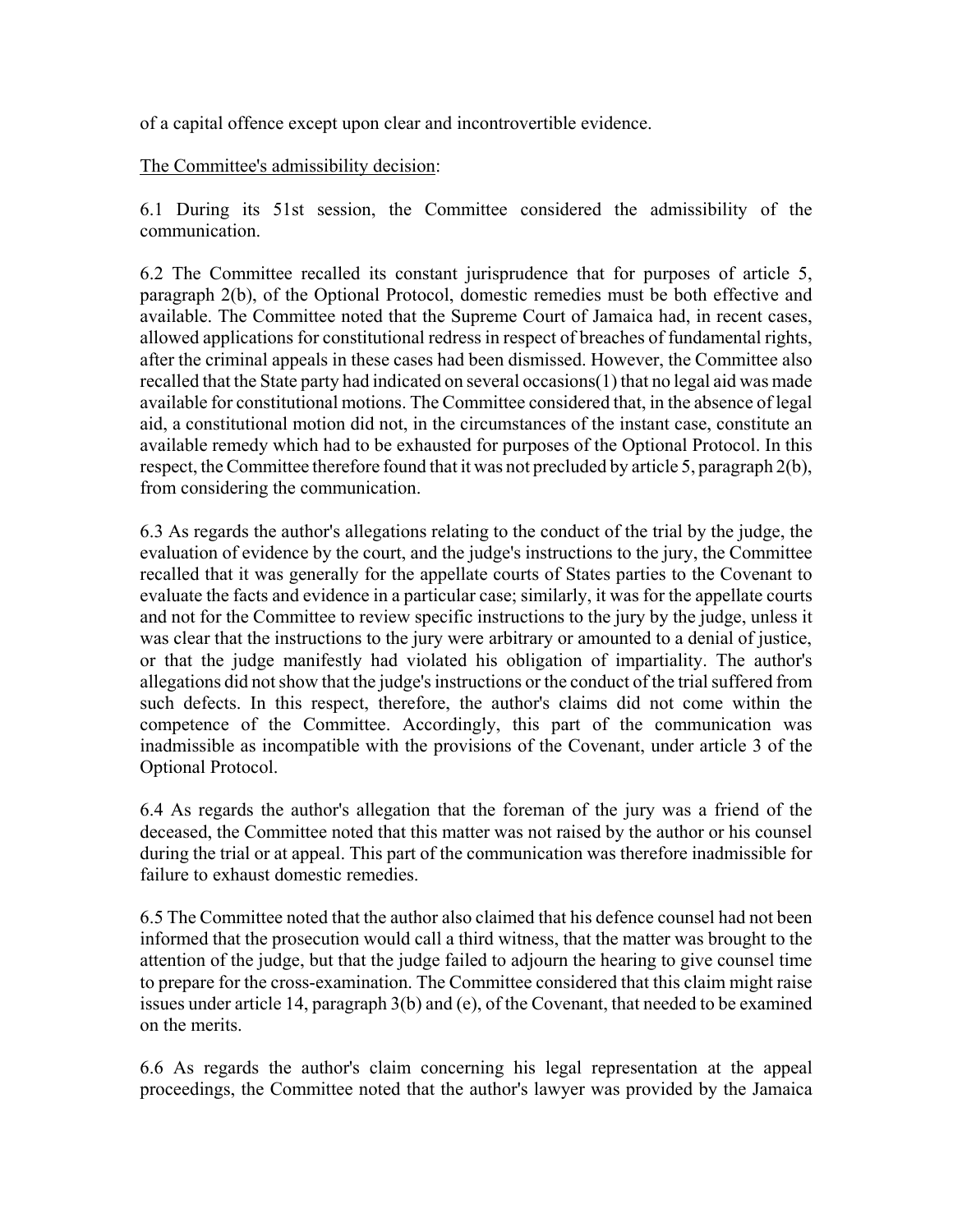Council for Human Rights, a non-governmental organization. The Committee considered therefore that the alleged failure to properly represent the author could not be attributed to the State party. This part of the communication was therefore inadmissible under article 3 of the Optional Protocol.

6.7 With regard to the author's claim under article 7, the Committee considered that the author had failed to show what steps he had taken to bring this complaint to the attention of the authorities in Jamaica. In this respect, the author had failed to fulfil the requirement of exhaustion of domestic remedies, set out in article 5, paragraph 2(b), of the Optional Protocol.

7. Accordingly, the Human Rights Committee therefore decided that the communication was admissible in so far as it appeared to raise issues under article 14, paragraph 3(b) and (e) of the Covenant.

#### State party's submission on the merits and counsel's comments:

8. By submission of 27 January 1995, the State party points out that the allegations relating to article 14, paragraph 3(b) and (e), declared admissible by the Committee, relate to an issue which should have been raised as a ground for appeal. The State party cannot be held responsible for counsel's failure to do so. Since the author thus failed to avail himself of a remedy which was available to him, the State party denies that a violation has taken place.

9.1 In his comments on the State party's submission, counsel contends that the issue arising under article 14, paragraph 3(b) and (e), involves the responsibility of the State party in that article 14 of the Covenant is embodied in the Jamaican Constitution, whereas constitutional redress is not available to the author because of the lack of legal aid.

9.2 Counsel further claims that the issues were in fact raised on appeal, since the appeal filed by the author was based on inter alia the ground of unfair trial. Even though counsel for the author did not argue the grounds for appeal, the Court should have considered the grounds ex officio. In this connection, counsel notes that the Court did review the evidence against the author proprio motu.

9.3 Counsel states that, had the author had time to consider his position in the light of the additional witness giving evidence for the prosecution, he might have decided to give sworn evidence to strengthen his position; alternatively, he might have amended his statement from the dock, addressing the third witness' evidence, or have abandoned the defence of self defence and accident and relied solely on provocation. As it was, the combination of the new evidence together with the author's failure to give evidence enabled the judge effectively to withdraw provocation and self defence from the jury.

9.4 Counsel further notes that the application for leave to appeal to the Judicial Committee of the Privy Council was based on the grounds of failure by the trial judge to give correct directions in respect of self defence and provocation and argues that these issues are not to be divorced from the effect of the failure by the trial judge to allow time to consider the